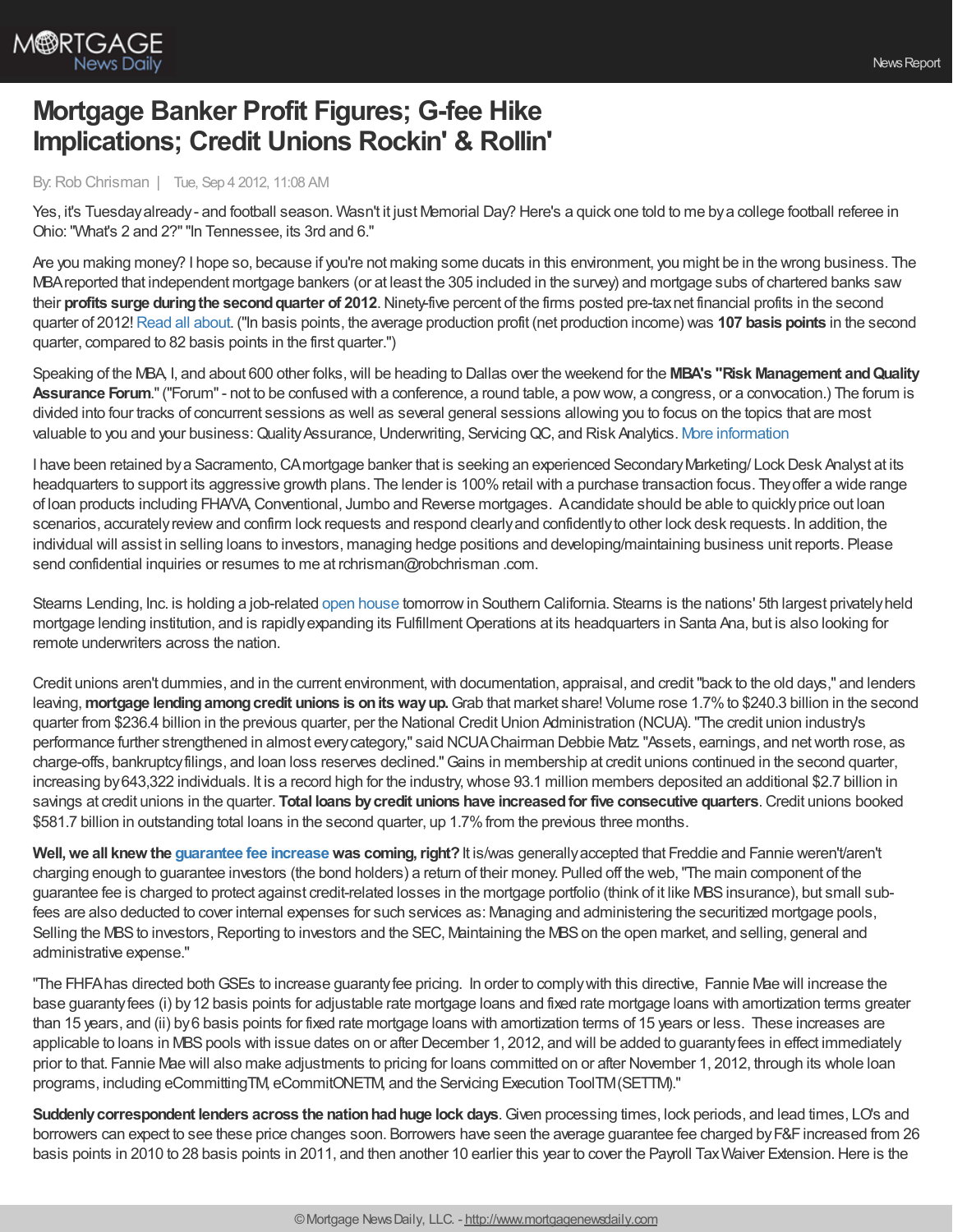# **M®RTGAGE News Daily**

#### actual [bulletin](http://www.fhfa.gov/webfiles/24259/Gfee083112.pdf).

Will investors in lower coupon 30-yr MBS's likely benefit from FHFA announced g-fee hikes? Stay tuned, but there are two specific changes: increasing g-fees on loans with tenure greater than 15 years relative to those below. (This is to reduce cross-subsidies between higher risk loans and lower risk loans), and increasing g-fees charged to large lenders to bring them more in line with smaller lenders. One implication of these changes (assuming that the g-fee increase is applied across the 30-yr sector) is **anadditionalrefinancinghurdle for lower coupon30-yr borrowers**. Being for-profit institutions, lenders typicallypass on the entire increase in g-fee to the borrower.

Some of it was probably priced in already- it is really no surprise to anyone - but on the Friday before a three day weekend? FHFA said the change to the g-fee pricing is intended to encourage greater participation in the mortgage market byprivate firms, a goal set in the agency's Strategic Plan for Enterprise Conservatorships. Acting FHFA Director Edward J. DeMarco (when will he be promoted to the actual director?) said "These changes will move Fannie Mae and Freddie Mac pricing closer to the level one might expect to see if mortgage credit riskwas borne solely by private capital."

As a word of warning, in previous reports, the FHFA has repeatedly pointed out that weaker credit borrowers (chiefly higher LTV and lower FICO) are cross subsidized bybetter credit borrowers. FHFADirector DeMarco has indicated the overall policyposition to be in favor of raising g-fees for these borrowers. Thatwould result in a much steeper loan level price adjustment (LLPA) matrixacross most characteristics - further inhibiting refinancing but helping investors in existing MBS.

#### **How about some recent industrynews?**

It is heavilyrumored that **Intercap**shut down their wholesale division lastweek, although I have seen nothing in writing.Hopefullyit is just a rumor.

Chicago's **GuaranteedRate** announced that it has struck a strategic alliance with **ManhattanMortgage Co.**, one of the largest residential loan brokerage firms in the New York area. Apparently they have "formed an alliance that will enhance both firms' future growth" per NMN. Manhattan Mortgage was hit by Wells withdrawing from wholesale, and found a ready partner with Guaranteed Rate who has funded more than \$8 billion through June.

Over in France, the government plans to intervene to rescue **Credit Immobilier de France** after the struggling mortgage lender was hit bya liquidity crisis following a recent downgrade by credit rating agency Moody's. CIF's board met on Friday night and formally demanded government help, the newspaper said. CIF has about 300 branches throughout France. Supposedly CIF has been looking for a buyer since at least Mayafter its future was thrown into doubt bythe evaporation of once-cheap funding from credit markets, on which it depends to finance its operations. The mortgage lender at this point is most likelyto be wound down with government backing rather than being sold or revived, the paper said.

**Umpqua Holdings** (\$11.5B,OR) will buythe parent companyof**Circle Bank** (\$322mm,CA) for about \$25mm or 1.5xbook. The move gives Umpqua 6 more branches in Northern CA.

Afewweeks ago **Mortgage Solutions Financial** announced that itwould cease to accept Forward locks for DURefi Plus loans as of August 20th and will onlyaccept locks for loans that have been approved. Lock periods of 15, 30, or 45 days are available for loans with Readyfor Clear to Close status, and a 45-dayperiod is available for approved loans. Loans with anyother status cannot be locked.

**SCBT Financial Corporation** entered a definitive merger agreement with **The Savannah Bancorp** under which the former will acquire the latter in a deal valued at \$67.1 million. At present, the two serve four common counties in South Carolina and Georgia; with the closing of the transaction, SCBT's network will comprise 87 branches throughout the Carolinas and Georgia. Financial advisor Keefe, Bruyette & Woods says that the merge should close bythe end of 2012.

Lastweek, in spite of some economic news and a Treasuryauction in the U.S., the markets seemed more concerned about Bernanke's speech on Friday. And although he didn't saytoo much new, the fixed-income markets, including mortgages, ended the week at higher price levels and lower rate levels. Bernanke wiselydid not commit to implementing anyadditional easing measures during his speech, but his comments caused investors to raise their expectations for a third round of Fed asset purchases (called quantitative easing orQE3). The possibilityof additional monetarystimulus also caused stocks to rallyon Friday- yes, stocks and bonds often improve on the same day.

In related news, four Fed presidents (out of the twelve districts) have come out **infavor of anopen-endedstrategyfor bondbuying**,with three calling for the program to begin now. Rather than specify a fixed amount of bonds to purchase by a certain date, such a strategy would leave the Fed able to announce a pace of purchases that it could adjust as the economygets closer to Bernanke's goals."You would be able to react to the incoming data in an incremental wayand not be in a situation where you have to either drop the bomb or do nothing," St. Louis Fed President James Bullard said in an interview last week during the Fed's annual monetary policy symposium in Jackson Hole, Wyoming. "That might take the form of announcing a flow of purchases of securities per month" that would continue "for as long as